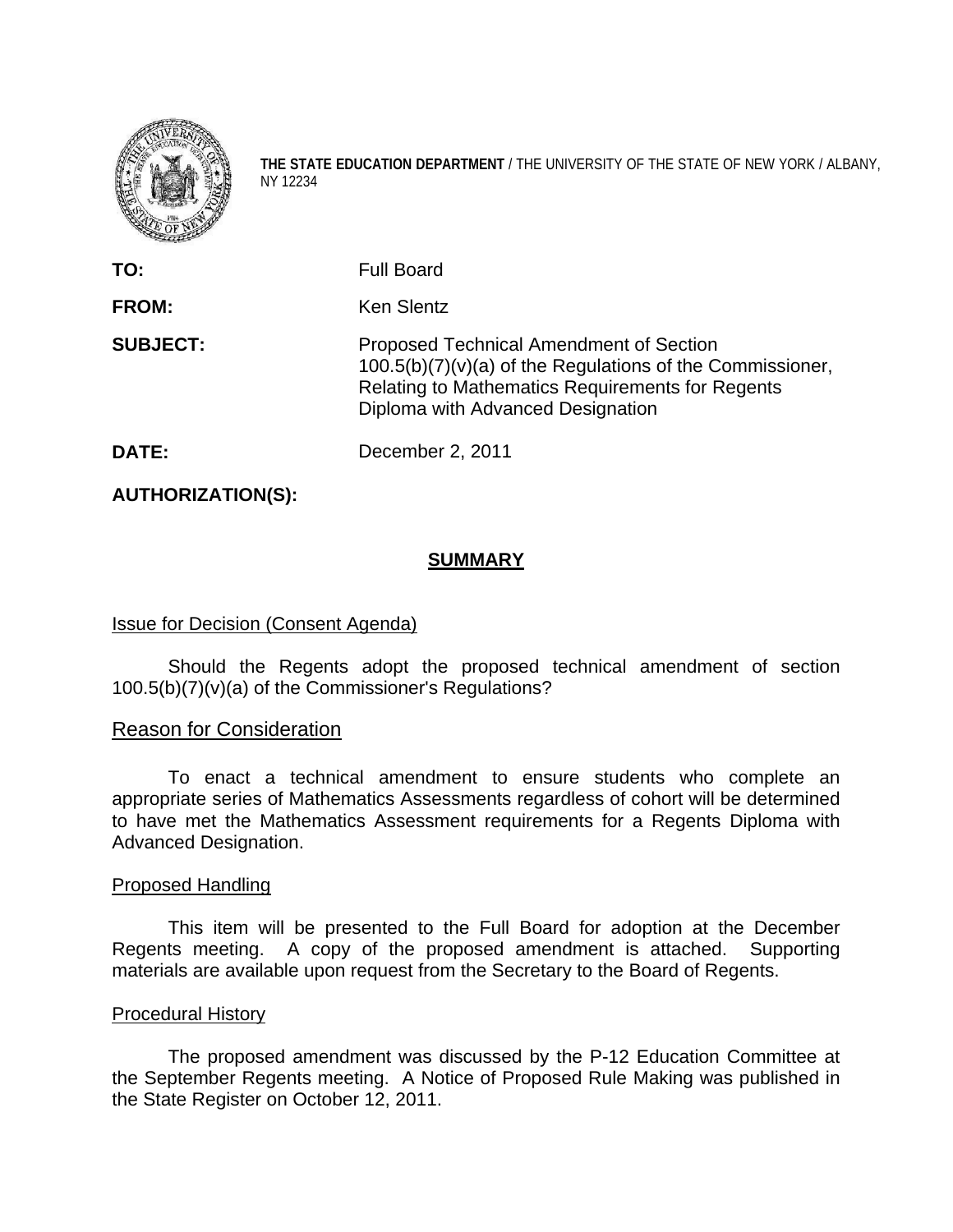### Background Information

 In June 2008, the Department began the phase-in process of the new Mathematics Regents examination structure moving from a two exam sequence: Math A/Math B, to a three exam sequence: Integrated Algebra/Geometry/Algebra 2 Trig. When the phase-in process began, new regulations were adopted facilitating this transition and outlining what students must pass in order to get a Regents Diploma (1 exam) or a Regents Diploma with Advanced Designation (2 or 3 exams based upon cohort and availability). Commissioner's Regulation section 100.5(b)(7)(v)(a) provides that beginning with the cohort entering grade 9 in 2009, all students seeking a Regents Diploma with Advanced Designation had to pass a three exam sequence in mathematics, as this was all that would be available to them. The sequence of exams available to students entering grade 9 in 2009 were the following:

- Mathematics A, Geometry, and Algebra 2/Trigonometry.
- Integrated Algebra, Geometry, and Algebra 2/Trigonometry.

Absent from these sequences in the regulatory language are the following two or three exam sequences that would also meet the mathematics requirements for the Advanced Designation Regents Diploma:

- Mathematics A, Mathematics B
- Integrated Algebra and Mathematics B
- Mathematics A, Algebra 2/Trigonometry
- Integrated Algebra, Geometry and Mathematics B

It has come to the attention of the Department that there are some students who have completed or wish to complete one of the sequences listed above in order to meet the requirements for an Advanced Regents Diploma. While Math A and Math B are no longer available, there are still students in the P-12 system that may have completed one or both of these exams in the past. In order to give students a continued opportunity to meet the Advanced Regents requirements and honor the work they have completed in the past, the above sequences would have to be made available to all students regardless of cohort assignment. The proposed amendment would ensure that any student (regardless of cohort) who completes an approved combination of Mathematics Regents Examinations will meet the mathematics assessment requirements for a Regents Diploma with Advanced Designation.

## Recommendation

It is recommended that the Board of Regents take the following action:

 VOTED: that subparagraph (v) of paragraph (7) of subdivision (b) of section 100.5 of the Regulations of the Commissioner of Education is amended, effective January 4, 2012.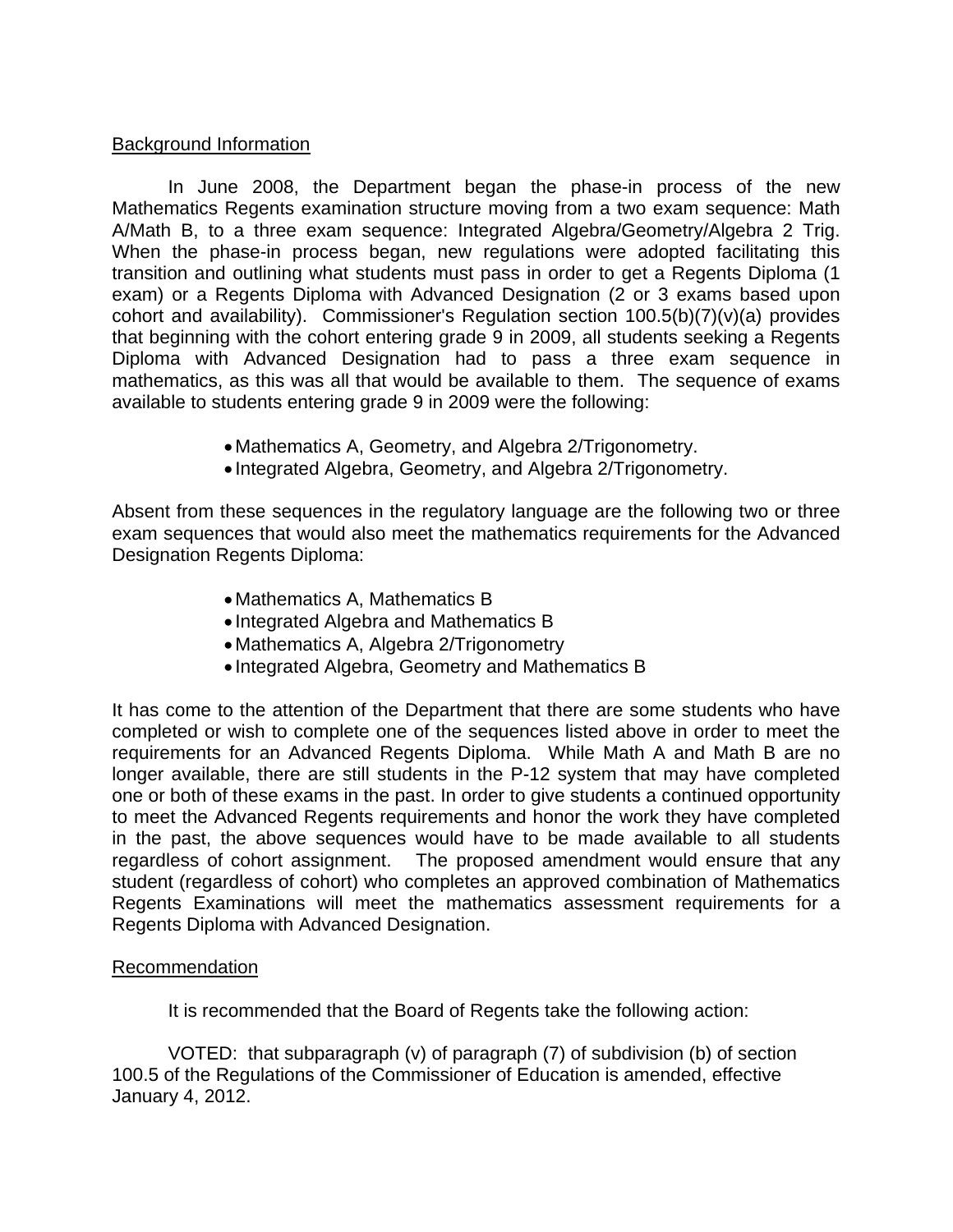# Timetable for Implementation

 If adopted at the December Regents meeting, the proposed amendment will take effect on January 4, 2012.

Attachment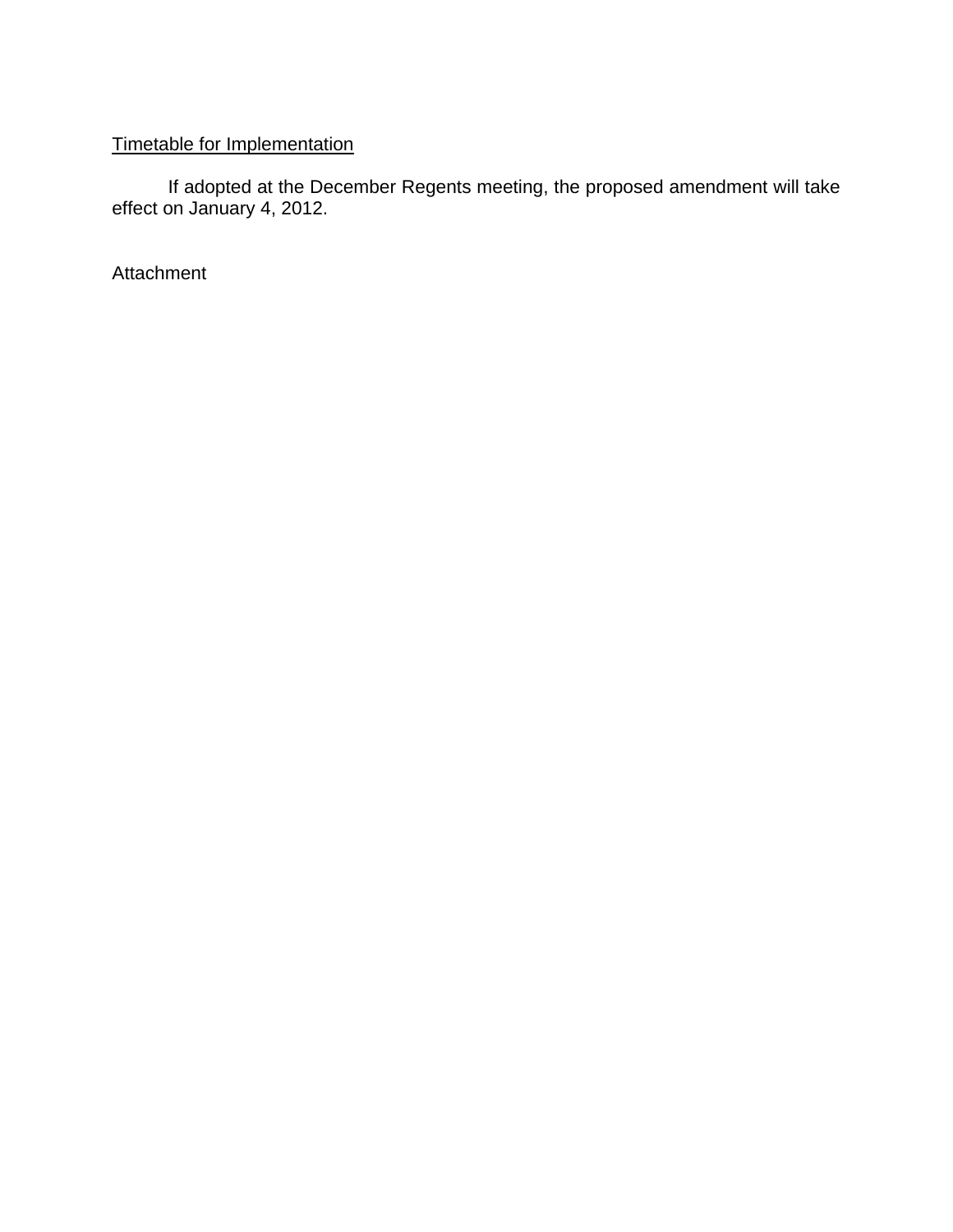#### AMENDMENT OF THE REGULATIONS OF THE COMMISSIONER OF EDUCATION

 Pursuant to Education Law sections 101, 207, 208, 209, 305, 308, 309 and 3204. Subparagraph (v) of paragraph (7) of subdivision (b) of section 100.5 of the Regulations of the Commissioner of Education is amended, effective January 4, 2012, as follows:

 (v) Earning a Regents diploma with advanced designation. To earn a Regents diploma with an advanced designation a student must complete, in addition to the requirements for a Regents diploma:

 (a) additional Regents examinations in mathematics as determined by the commissioner or approved alternatives pursuant to section 100.2(f) of this Part.

 [Students entering grade nine prior to September 2009 must pass two of the three commencement level Regents examinations in mathematics through one of the following combinations: Mathematics A and Mathematics B, or Mathematics A and Algebra 2 and Trigonometry. Students entering grade nine in September 2009 and thereafter] Beginning with the 2011-12 school year and thereafter, students must pass [all] two or three commencement level Regents examinations in mathematics [titled] Mathematics A or Integrated Algebra, Geometry, and Algebra 2 and Trigonometry] through one of the following combinations:

(i) Two examination combination. A student must pass:

(a) Mathematics A and Mathematics B, or

(b) Mathematics A and Algebra 2/Trigonometry, or

(c) Mathematics B and Integrated Algebra;